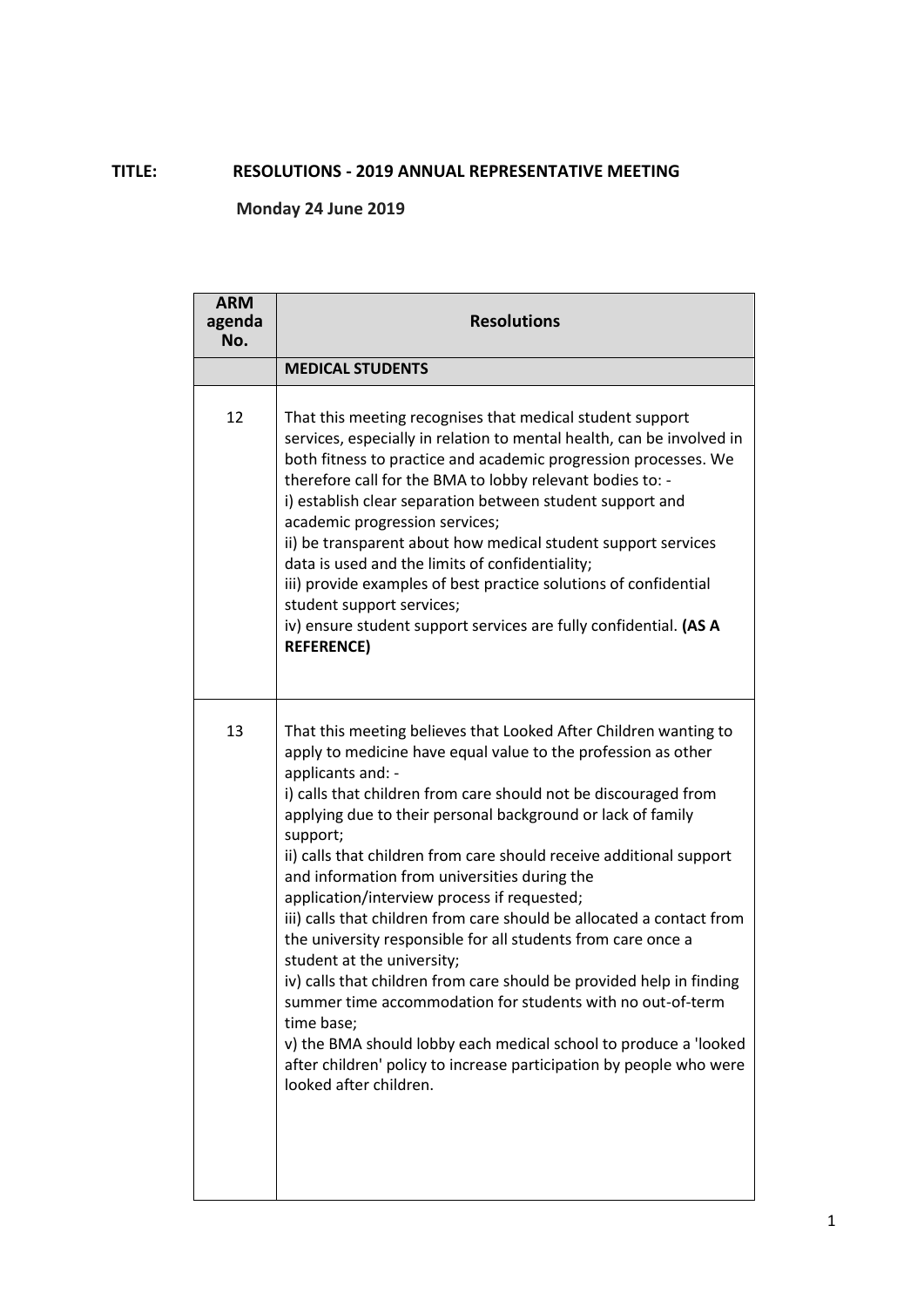|    | <b>NATIONAL HEALTH SERVICE</b>                                                                                         |
|----|------------------------------------------------------------------------------------------------------------------------|
| 15 | That this meeting affirms its belief in a publicly funded and                                                          |
|    | provided NHS and calls on the BMA to: -                                                                                |
|    | i) lobby relevant decision-makers to ensure the NHS is protected                                                       |
|    | from future trade agreements which would threaten this status;                                                         |
|    | ii) work with like-minded stakeholders to resist the privatisation of                                                  |
|    | the NHS;                                                                                                               |
|    | iii) oppose the use or sale of NHS patient information for                                                             |
|    | commercial purposes;                                                                                                   |
|    | iv) insist on an open national register of private contracts with full                                                 |
|    | transparency of accounts, staff qualifications and quality of                                                          |
|    | service.                                                                                                               |
| 16 | That this meeting is concerned about multiple reports of                                                               |
|    | problems with private providers of NHS services and demands: -                                                         |
|    | i) rigorous evaluation of outcomes compared with NHS services;                                                         |
|    | ii) that contracts must enable the provision of integrated,                                                            |
|    | multidisciplinary care;<br>iii) private providers undertaking NHS contract work are required                           |
|    | to treat a representative population case mix rather than                                                              |
|    | excluding all but the lowest risk patients;                                                                            |
|    | iv) that contracts should be withdrawn from private providers                                                          |
|    | which fail to provide services of the required standard;                                                               |
|    | v) private providers which fail to provide services of the required                                                    |
|    | standard are not eligible to bid for future NHS work.                                                                  |
| 17 | That this meeting, in respect of access to NHS services, the BMA                                                       |
|    | should negotiate with NHS bodies to ensure: -                                                                          |
|    | i) parity of access is equitable, clear and non-discriminatory for all                                                 |
|    | patients;                                                                                                              |
|    | ii) decision-making is based on clinical assessment of need and                                                        |
|    | potential for benefit to the individual patient;                                                                       |
|    | iii) services which alleviate pain, promote mobility and improve                                                       |
|    | quality of life will remain within the NHS;                                                                            |
|    | iv) commissioning decisions will include equity impact                                                                 |
|    | assessment, and public and clinical consultation.                                                                      |
| 18 | That this meeting, in respect of the NHS Long Term Plan: -                                                             |
|    | i) believes that many of the ambitions of the Plan will be largely<br>unachievable because of underfunding of the NHS; |
|    | ii) asks the BMA to highlight to government and the public that                                                        |
|    | the reforms and structural changes proposed are not in the                                                             |
|    | interest of the NHS;                                                                                                   |
|    | iii) believes launching the Plan without an adequate workforce                                                         |
|    | strategy will precipitate a greater crisis.                                                                            |
| 19 | That, in respect of the NHS Long Term Plan, this meeting: -                                                            |
|    | i) does not support the imposition of funding cuts through                                                             |
|    | efficiency savings;                                                                                                    |
|    | ii) does not support the shift of care from hospitals into the                                                         |
|    | community without concomitant increase in resources;                                                                   |
|    | iii) believes that the NHS should be a system to provide healthcare                                                    |
|    | according to clinical need;                                                                                            |
|    | iv) opposes the NHS Long Term Plan as a plan for a market-driven                                                       |
|    | healthcare system.                                                                                                     |
|    |                                                                                                                        |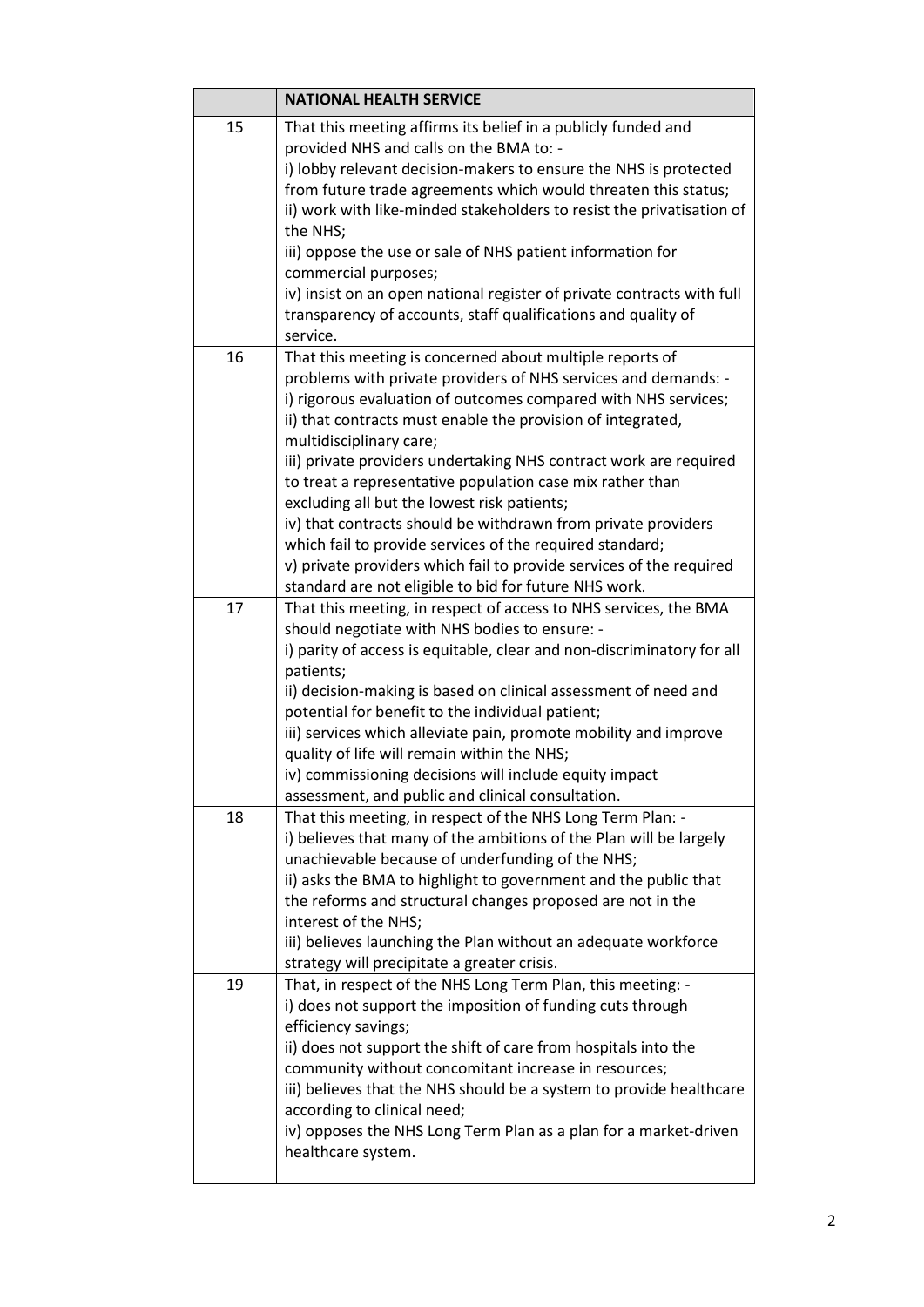| 20 | That this meeting believes that performance targets within the<br>$NHS: -$                                                              |
|----|-----------------------------------------------------------------------------------------------------------------------------------------|
|    | i) must be evidence-based and must not be driven purely by                                                                              |
|    | political agendas;<br>ii) must not attract financial sanctions for non-achievement;                                                     |
|    | iii) should not include the measurement of productivity.                                                                                |
|    | <b>WORKFORCE</b>                                                                                                                        |
| 28 | That this meeting is seriously concerned about the extent of<br>bullying and harassment in the NHS and: -                               |
|    | i) condemns bullying and salutes those who stand up to it;                                                                              |
|    | ii) congratulates the BMA on the stance adopted and the work<br>undertaken thus far;                                                    |
|    | iii) welcomes the Sturrock review and calls for the                                                                                     |
|    | recommendations of that report to be implemented across the<br>wider NHS;                                                               |
|    | iv) calls for the annual reporting by all NHS bodies of bullying and<br>harassment cases and their outcomes.                            |
|    |                                                                                                                                         |
| 29 | That this meeting is concerned that increasing workload and staff                                                                       |
|    | shortages are resulting in doctors of all grades experiencing stress<br>and burnout and: -                                              |
|    | i) demands that future working patterns of doctors are                                                                                  |
|    | sustainable;                                                                                                                            |
|    | ii) demands that pastoral support be made available to all NHS<br>staff;                                                                |
|    | iii) demands that mentoring be made available to all NHS staff;                                                                         |
|    | iv) calls for annual reporting of staff wellbeing, morale and<br>burnout by all NHS bodies.                                             |
|    |                                                                                                                                         |
| 30 | That this meeting welcomes the increasing role of non-medical                                                                           |
|    | members of the clinical workforce, with the following provisos: -<br>i) they must be fully trained for the role by a national certified |
|    | body, preferably linked to a royal college;                                                                                             |
|    | ii) they must belong to a regulatory body;<br>iii) appropriate indemnity must be agreed with the employing                              |
|    | body;                                                                                                                                   |
|    | iv) they must be subject to an annual appraisal in the role leading<br>to revalidation; AS A REFERENCE                                  |
|    | v) they must be seen to be part of a multidisciplinary team;                                                                            |
|    | vi) they must have a title which makes it clear that they are not                                                                       |
| 31 | medically qualified.<br>That this meeting recognises the need for mechanisms to allow                                                   |
|    | doctors to raise and resolve concerns affecting their health and                                                                        |
|    | welfare and calls for: -                                                                                                                |
|    | i) exception reporting to be made available for all grades of<br>doctors;                                                               |
|    | ii) negotiating of contractual safeguards to allow senior hospital                                                                      |
|    | doctors the ability to withdraw from long term second on-call in                                                                        |
|    | appropriate circumstances.                                                                                                              |
|    |                                                                                                                                         |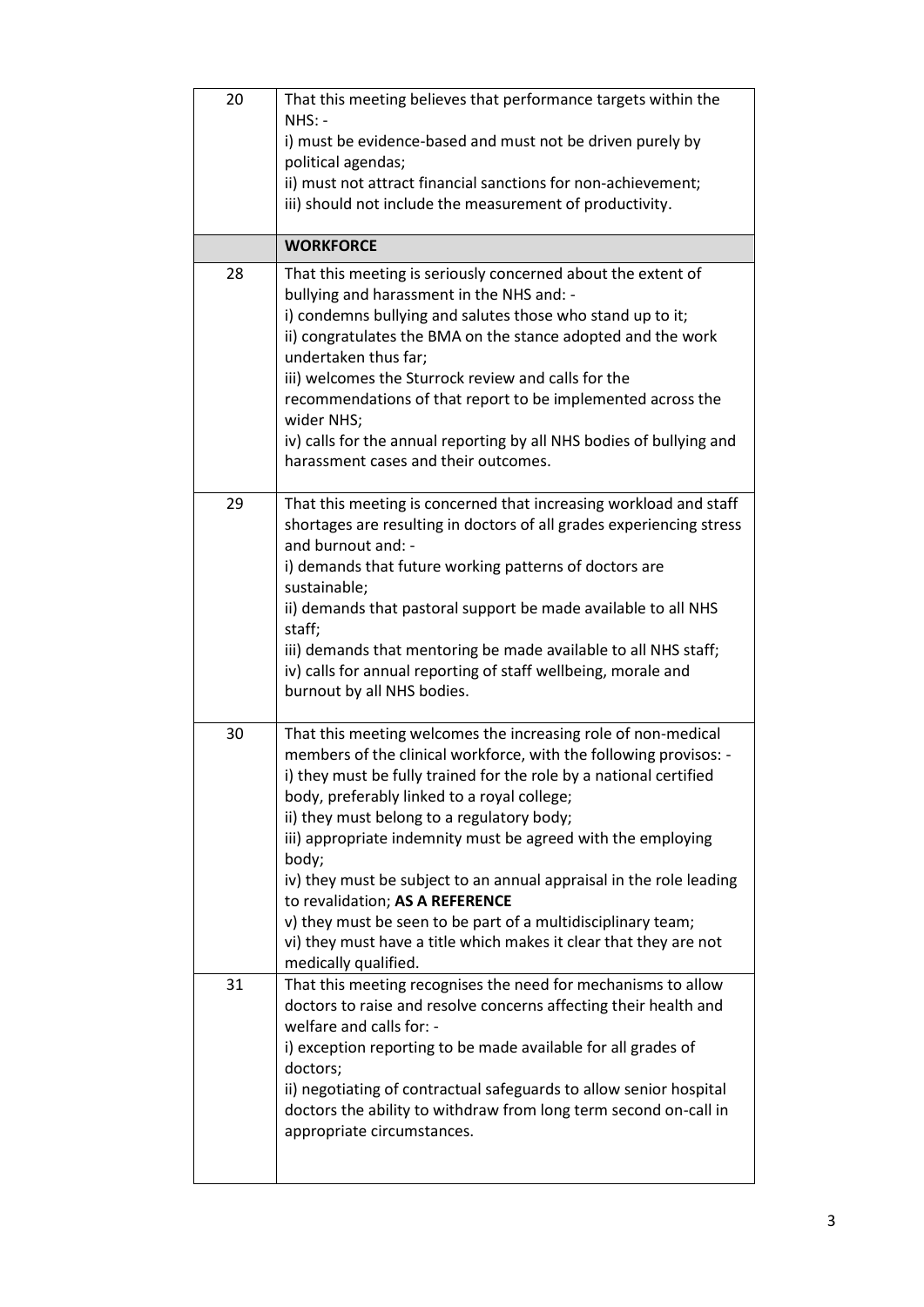| 32 | That this meeting calls upon the Department of Health, Health<br>Education England, the GMC, Royal Colleges, the BMA and other<br>stakeholders to work together to improve the professional and<br>pastoral support offered to overseas doctors, particularly those<br>that are recruited via online or other "virtual" facilities, to ensure<br>that they are properly equipped to adjust to the high pressure<br>environment in an unfamiliar country and fully enabled to fulfil<br>the expectation of working within the NHS.                                                                                                                                                                                                    |
|----|--------------------------------------------------------------------------------------------------------------------------------------------------------------------------------------------------------------------------------------------------------------------------------------------------------------------------------------------------------------------------------------------------------------------------------------------------------------------------------------------------------------------------------------------------------------------------------------------------------------------------------------------------------------------------------------------------------------------------------------|
|    | <b>AFC</b>                                                                                                                                                                                                                                                                                                                                                                                                                                                                                                                                                                                                                                                                                                                           |
| 35 | That this meeting condemns the gagging of the BMA Armed<br>Forces representatives serving as reservists and calls upon the<br>MoD to urgently review the policy of preventing a reservist<br>expressing any opinion on government matters.                                                                                                                                                                                                                                                                                                                                                                                                                                                                                           |
| 36 | That this meeting notes that a majority of senior doctors and<br>dentists in the Armed Forces have stated an intention to leave the<br>Services due to the disproportionate impact that taxation rules on<br>Annual Allowance have on Armed Forces doctors and calls upon<br>the BMA to lobby both MoD and Treasury to take urgent action to<br>prevent this outflow.                                                                                                                                                                                                                                                                                                                                                                |
|    | <b>PENSIONS</b>                                                                                                                                                                                                                                                                                                                                                                                                                                                                                                                                                                                                                                                                                                                      |
| 38 | That this meeting: -<br>i) notes that restrictions on annual and lifetime allowances in the<br>NHS pension scheme have had a detrimental effect on retaining<br>doctors in clinical practice;<br>ii) believes that increasing the NHS pension scheme Employer<br>Contributions Rate to over 20% will inevitably reduce the impact<br>of any increase in NHS funding;<br>iii) calls on the BMA to actively lobby the Treasury to act decisively<br>to improve the NHS pension scheme;<br>iv) demands that all NHS workers should have a choice to pension<br>only part of their earnings in the NHS pension scheme;<br>v) demands that NHS workers should not be subject to<br>annualisation of their earnings for NHS pension scheme |
|    | contribution rate purposes;<br>vi) demands that, in a Career Average Revalued Earnings (CARE)<br>scheme, all NHS workers should contribute the same net rate to<br>the NHS pension scheme.                                                                                                                                                                                                                                                                                                                                                                                                                                                                                                                                           |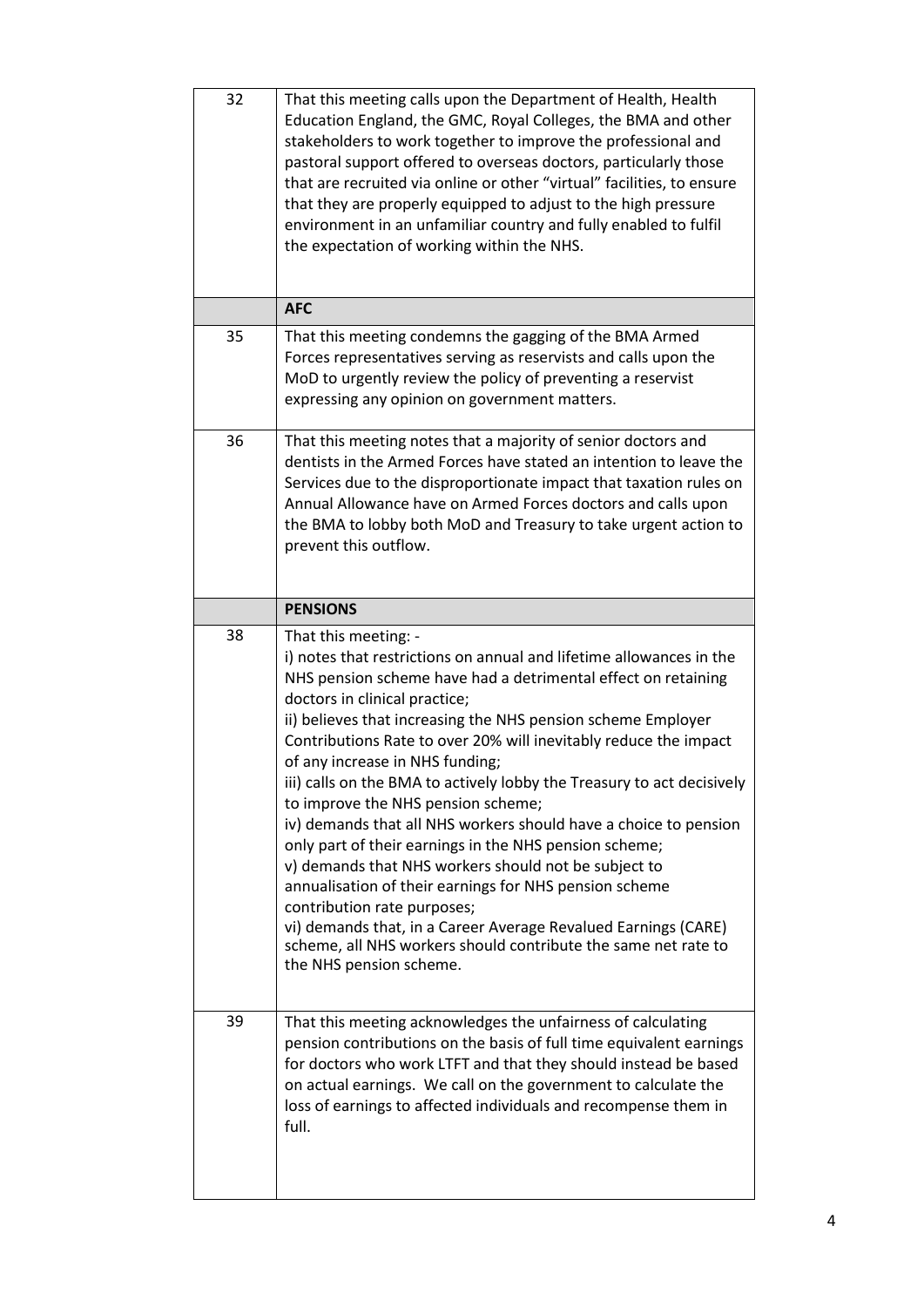| 40 | That this meeting demands that NHSE and Government stop<br>prevaricating and take action to: -<br>i) terminate, or at least sanction, the contract with Capita due to<br>its catastrophic failings in dealing with GP pension contributions;<br>ii) declare a tax amnesty for doctors facing excessive tax bills due<br>to Capita failing to forward their pension contributions for several<br>years and then the backdated contributions are found to exceed<br>the annual or lifetime allowances;<br>iii) investigate and, where necessary, compensate doctors who<br>have become ill as a result of Capita's failings in handling their<br>pension contributions;<br>iv) compensate doctors who have not been able to retire due to<br>Capita's inability to manage their pension contributions. |
|----|------------------------------------------------------------------------------------------------------------------------------------------------------------------------------------------------------------------------------------------------------------------------------------------------------------------------------------------------------------------------------------------------------------------------------------------------------------------------------------------------------------------------------------------------------------------------------------------------------------------------------------------------------------------------------------------------------------------------------------------------------------------------------------------------------|
|    | <b>MEDICINE AND GOVERNMENT</b>                                                                                                                                                                                                                                                                                                                                                                                                                                                                                                                                                                                                                                                                                                                                                                       |
| 41 | That this meeting welcomes the UK government's agreement to<br>scrap the annual cap on the number of tier 2 visas, but believes<br>there are still too many barriers to the recruitment of<br>international healthcare professionals. This meeting calls on the<br>BMA to: -<br>i) lobby the government to significantly reduce the £30 000 salary<br>threshold to reflect NHS pay scales;<br>ii) lobby the government for priority status for visas to be<br>established for health care staff at all grades; AS A REFERENCE<br>iii) lobby the government for the abolition of the Immigration<br>Health Surcharge;<br>iv) join with other unions and professional organisations to<br>campaign for changes to the tier 2 visa system.                                                              |
| 42 | That this meeting notes that in a pilot to check eligibility for free<br>NHS Care only 1/180 people were deemed ineligible and: -<br>i) this meeting believes that it is not cost effective to monitor<br>eligibility for NHS Care;<br>ii) this meeting calls for the policy of charging migrants for NHS<br>care to be abandoned and for the NHS to be free for all at the<br>point of delivery;<br>iii) that this meeting believes that the overseas visitors charging<br>regulations of 2011 threaten the founding principles of the NHS<br>and that the regulations should be scrapped. AS A REFERENCE                                                                                                                                                                                           |
| 43 | That this meeting is frustrated with the misinformation that has<br>been provided by politicians, leading to untold uncertainty over<br>the last three years. This meeting demands that politicians who<br>willfully misinform should be punished appropriately using the<br>Recall of MPs Act 2015. AS A REFERENCE                                                                                                                                                                                                                                                                                                                                                                                                                                                                                  |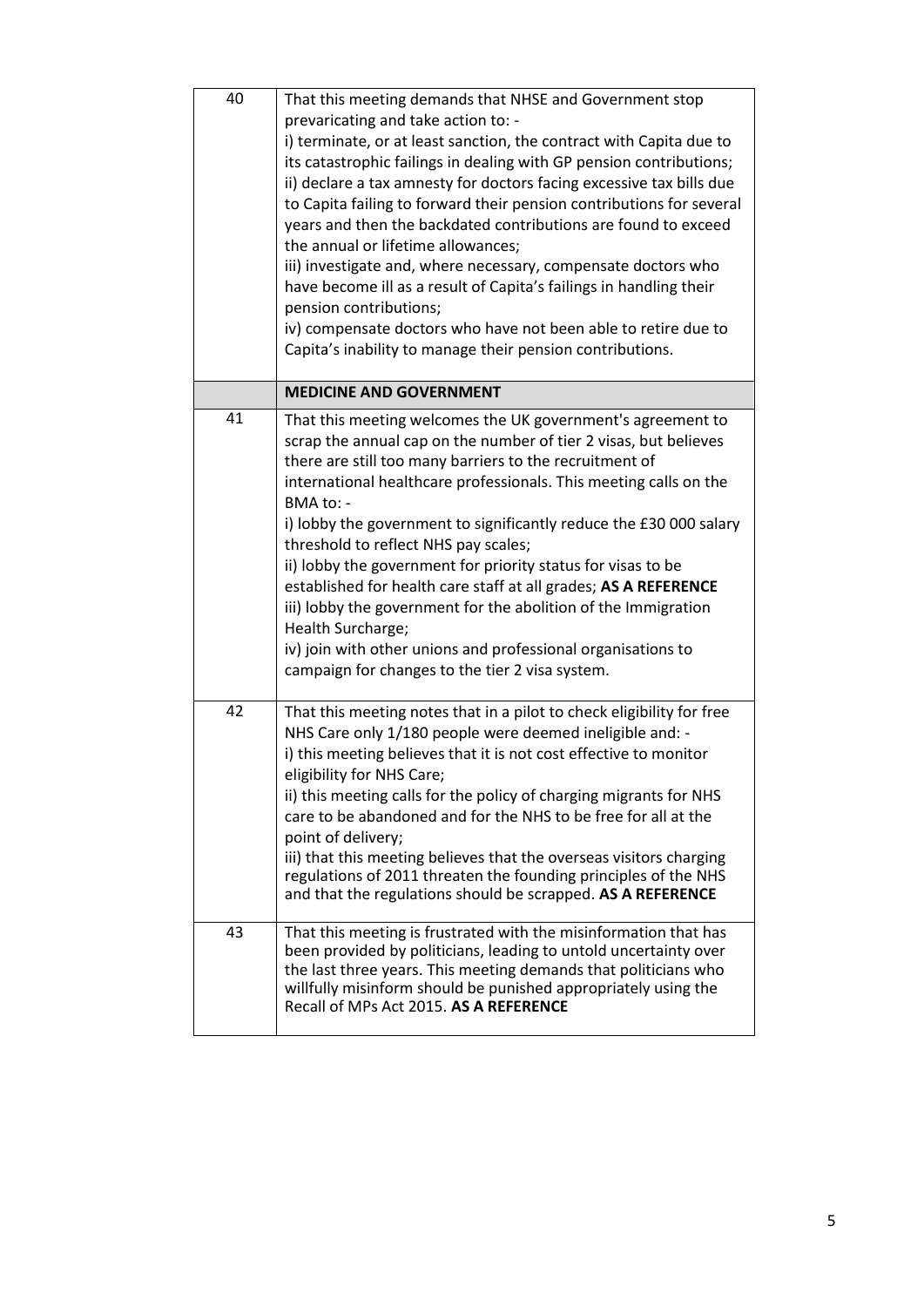## **TITLE: RESOLUTIONS - 2019 ANNUAL REPRESENTATIVE MEETING**

## **Tuesday 25 June 2019**

| <b>ARM</b><br>agenda<br>No. | <b>Resolutions</b>                                                                                                                                                                                                                                                                                                                                                                                                                                                                                                                                                                                                                                                                                                                                                                                                                                                                                                                                                                                                                                                                                                                                                                                   |
|-----------------------------|------------------------------------------------------------------------------------------------------------------------------------------------------------------------------------------------------------------------------------------------------------------------------------------------------------------------------------------------------------------------------------------------------------------------------------------------------------------------------------------------------------------------------------------------------------------------------------------------------------------------------------------------------------------------------------------------------------------------------------------------------------------------------------------------------------------------------------------------------------------------------------------------------------------------------------------------------------------------------------------------------------------------------------------------------------------------------------------------------------------------------------------------------------------------------------------------------|
|                             | <b>MEDICAL ACADEMIC STAFF</b>                                                                                                                                                                                                                                                                                                                                                                                                                                                                                                                                                                                                                                                                                                                                                                                                                                                                                                                                                                                                                                                                                                                                                                        |
| 53                          | That this meeting notes with concern the decrease in academic<br>doctor numbers and asks for any workforce strategy to consider<br>the positive contribution of academic medicine to the UK.                                                                                                                                                                                                                                                                                                                                                                                                                                                                                                                                                                                                                                                                                                                                                                                                                                                                                                                                                                                                         |
|                             | <b>MEDICAL ETHICS</b>                                                                                                                                                                                                                                                                                                                                                                                                                                                                                                                                                                                                                                                                                                                                                                                                                                                                                                                                                                                                                                                                                                                                                                                |
| 57                          | That this meeting notes the recent decision by the Royal College of<br>Physicians to adopt a neutral position on assisted dying after<br>surveying the views of its members, and: -<br>i) supports patient autonomy and good quality end of life care for<br>all patients;<br>ii) recognises that not all patient suffering can be alleviated;<br>iii) calls on the BMA to carry out a poll of its members to ascertain<br>their views on whether the BMA should adopt a neutral position<br>with respect to a change in the law on assisted dying.                                                                                                                                                                                                                                                                                                                                                                                                                                                                                                                                                                                                                                                  |
| 58                          | That this meeting condemns the fact that women in Northern<br>Ireland are currently being discriminated against in their inability to<br>access safe and legal abortions in Northern Ireland. This meeting: -<br>i) notes with alarm that in 2016/2017 only 13 abortions were<br>performed in Northern Irish hospitals compared to 861 abortions<br>for Northern Irish women and girls in hospitals on mainland UK in<br>2017;<br>ii) calls on the UK government to repeal sections 58 and 59 of the<br>1861 Offences Against the Person Act;<br>iii) calls for the repeal of section 25 of the Criminal Justice Act<br>(Northern Ireland) 1945.                                                                                                                                                                                                                                                                                                                                                                                                                                                                                                                                                     |
|                             | <b>FORENSIC AND SECURE ENVIRONMENTS</b>                                                                                                                                                                                                                                                                                                                                                                                                                                                                                                                                                                                                                                                                                                                                                                                                                                                                                                                                                                                                                                                                                                                                                              |
| 62                          | That this meeting believed the vast majority of post mortems (PMs)<br>are performed in England and Wales under the jurisdiction of Her<br>Majesty's Coroner. The Coroner PM examination and the storage of<br>tissue removed during PM examination do not require consent<br>from the family of the deceased. However once the coroners<br>authority has ended, consent is required from the deceased's<br>relatives to retain the slides and tissue. In practice this results in<br>most histology slides and paraffin blocks of tissue taken at<br>Coroners' PMs are disposed of and are lost for teaching,<br>educational and audit purposes. This meeting: -<br>i) believes this a loss to medical education and maintaining good<br>medical practice;<br>ii) asks the BMA to discuss with the Royal Colleges, Coroners'<br>Society and other stakeholders the need to change the rules;<br>iii) asks the BMA to lobby for a change in the Human Tissue Act and<br>Coroner Rules in England and Wales to facilitate retention of the<br>histology slides and paraffin blocks taken at Coroner's autopsy for<br>teaching, education and audit without the need of deceased<br>relatives' consent. |

1